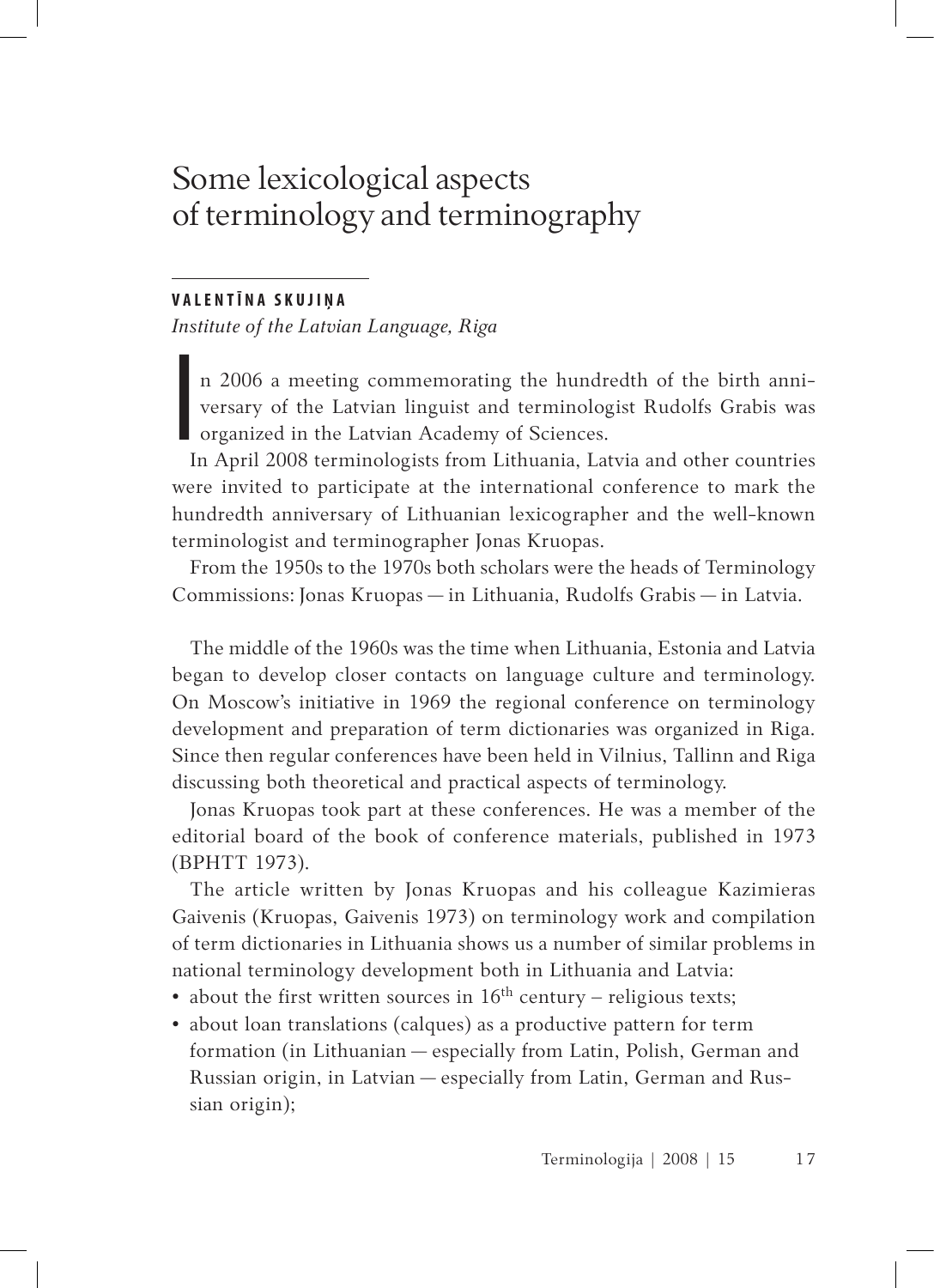- about "travelling" of lexical units
	- from LGP (language for general purposes) to LSP (language for special purposes), and *vice versa*;
	- from active vocabulary to passive vocabulary, and *vice versa*;
- about seeking balance between terms from native sources and borrowings;
- etc.

The title of this paper – *Some lexicological aspects of terminology and terminography* – is chosen not only taking into account the main topic of this commemoration conference but at the same time in order to define more precisely (and update) some principles for terminology work in the Terminology Commission of Latvian Academy of Sciences.

From the linguistic point of view, first of all terminology traditionally was treated as a part of lexicology. Before the 1960s in the Latvian State University in the course of lexicology only about 15 minutes were devoted to terminology as a layer of the Latvian word-stock (Laua 1981: 138–141). Beginning with the 1960s, under the guidance of Rudolfs Grabis, scientific studies on the theoretical terminology issues were started at the Institute of Latvian Language and Literature of the Latvian Academy of Sciences. Before that, we can speak about the scientific approach to selecting and forming of terms, beginning with the second half of the  $19<sup>th</sup>$  century when different textbooks and manuals of various branches of science and technology as well as terminological dictionaries were published in Latvian and when essential problems of formation of terminology (the role of native derivatives and borrowings, the brevity of a term, etc.) were discussed in separate articles written by J. Alunāns, K. Valdemārs and others, so-called the New Latvians (in Latvian – *jaunlatvieši*).

Beginning with the late 1960s, terminology was proclaimed to be a self-contained, interdisciplinary branch of sciences with a term as a specific object for scientific investigation, and the term *terminology* in this sense had obtained a preferred synonym *terminology science* (in Latvian – *terminzinātne*, in Russian – *терминоведение*).

Since that time a number of terminology conferences, seminars and workshops have been organized in different countries and hundreds of books and articles published exactly on terminological issues. Terminology has become a multi-aspectual, large-scaled branch of science with

1 8 Valentīna Skujiņa | *Some lexicological aspects of terminology...*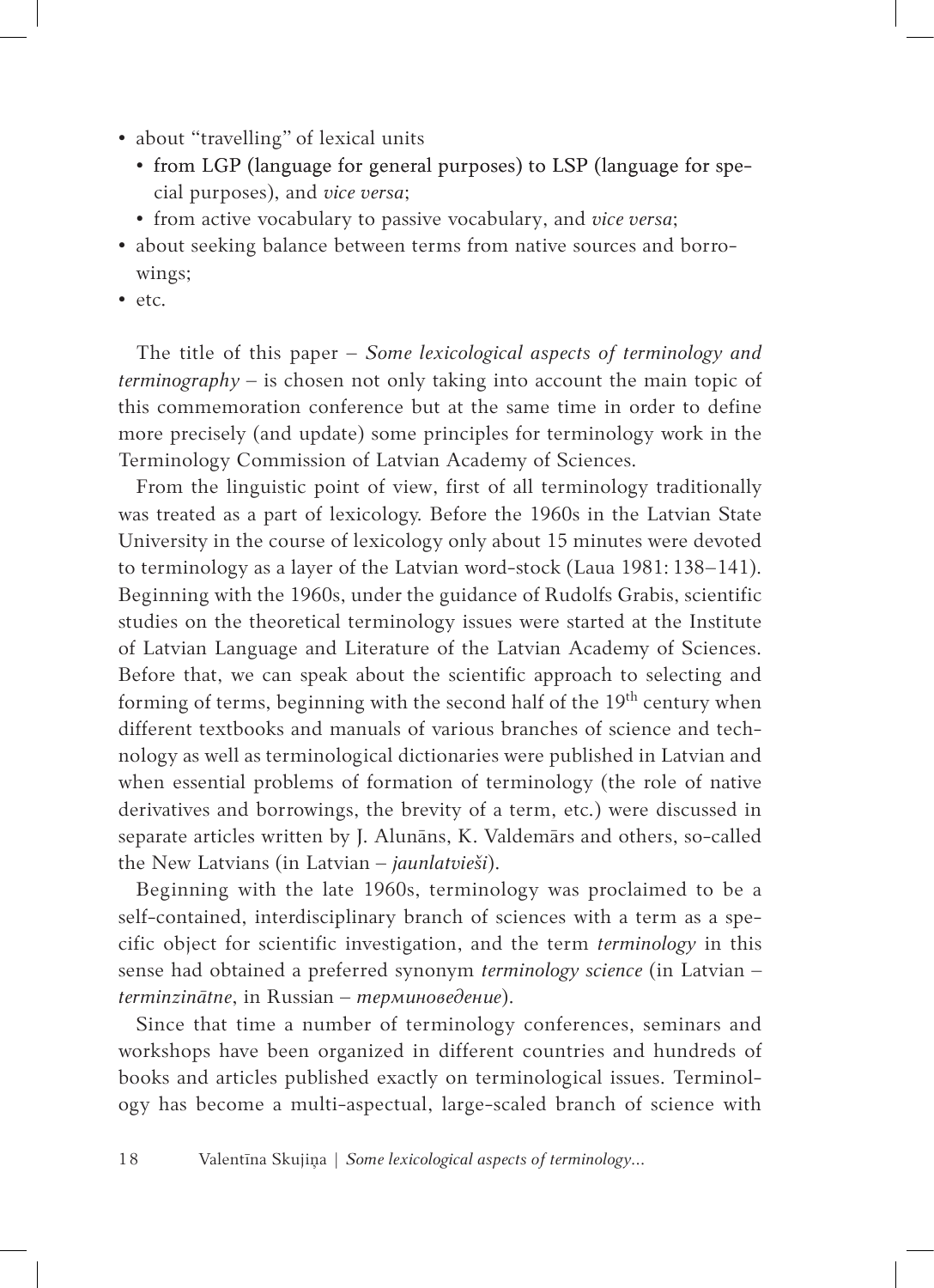interlingual significance. Terms are compiled not only in dictionaries but in databases too, including multilingual collections (e. g. ETB database).

Though nowadays terminology is recognized as an independent (interdisciplinary) branch of science, its close links with linguistics determine the significant role of lingual (intra-lingual) principles in term-formation.

The **lexical aspect** of linguistic principles supposes to respect the specific character of the terminological stratum in the general lexical system of language, the interrelations of terms and non-terms, terminological and general vocabulary, the connections between terminology and professionally, socially, territorially, historically and stylistically limited lexical layers, etc.

Lexical inventory of a language is collected in dictionaries. Lexicography is a sub-branch of linguistics where the theory and practice of term dictionary preparation are developed and principles and methods for compiling, systematization, analysis and description of words are developed. Let us try to answer the question: is there any difference between a dictionary of common language and a term dictionary? For this purpose, let us compare some entries of 'processual' and 'attributive' content from two explanatory dictionaries: the *Latvian Language Dictionary* (LVV 2006) and *Dictionary of Basic Linguistic Terms* (VPTSV 2007).

- ENTRIES FOR EXPRESSING THE 'PROCESSUAL' CONTENT (I) **LVV** (common language dictionary):
- *tulkot* (in English: *to translate*) -oju, -o, -o, pag. -oju, pārej. 1. *Izteikt (ko) citā valodā* (in English: *to express (something) in another language*). T. no oriģināla. Tulkotā literatūra. T. grāmatu krieviski. T. runu.
- *latviskot* (in English: *to Latvianize*) -oju, -o, -o, pag. -oju, pārej. 1. *Pārveidot atbilstoši latviešu valodai, tās īpatnībām; (pa)darīt latvisku* (in English: *to transform according to the Latvian language, its peculiarities; to make Latvian*). L. uzvārdu.

### **VPTSV** (term dictionary):

## *tulkošana*

- a. *translation*
- v. *Translation* f, *Übersetzung* f, *Übertragung* f
- kr. *перевод*

Vienā valodā (oriģinālvalodā vai avotvalodā) rakstītā vai runātā vārda,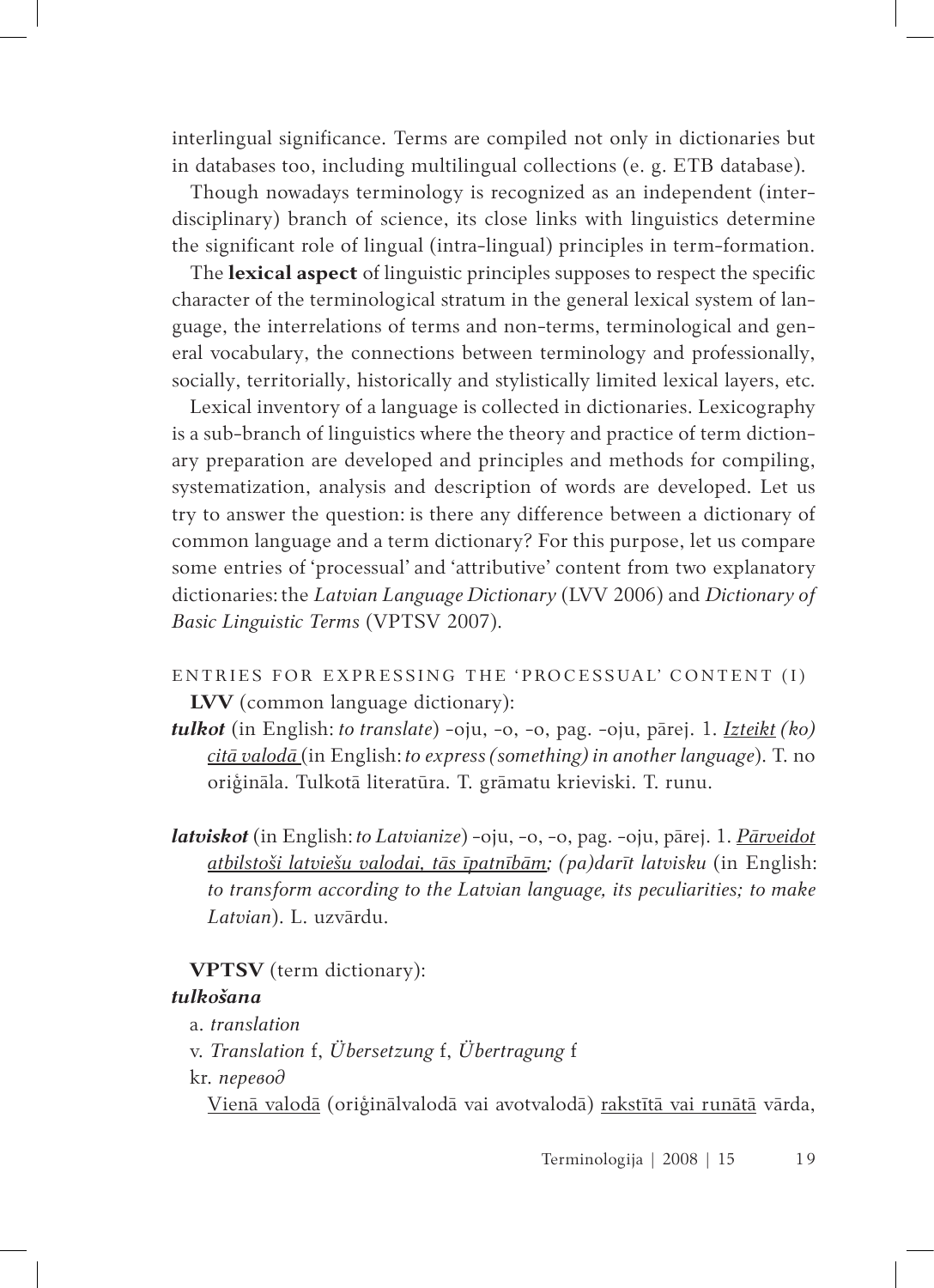teksta satura, jēgas, domas (ieskaitot zemtekstus u. c.) izteikšana ar citas valodas (mērķvalodas jeb tulkojumvalodas) līdzekļiem (in English: *expressing (the word, text, idea, etc.) from a source language into target language*). ◊ *brīvā tulkošana; burtiskā tulkošana.* Sk. arī *oriģinālvaloda; avotvaloda; mērķvaloda*.

# *latviskošana*

- a. *Latvianization, Lettonization*
- v. *Einlettischung* f
- kr**.** *латышизация, летонизация*

*Pielāgošana, padarot atbilstošu latviešu valodai, tās īpatnībām, struktūrai.* (In English: *transformation according to the Latvian language, in conformity with the Latvian language*)

- ENTRIES FOR EXPRESSING THE 'PROCESSUAL' CONTENT (II) **LVV** (common language dictionary):
- *deklinēt* (*to decline*) -ēju, -ē, -ē, pag. -ēju, pārej. 1. *Valodniecībā – locīt (nomenus)* (in English: *In linguistics – to inflect nomina*). D. īpašības vārdu ar noteikto galotni. Šis vārds nav deklinējams.
- *konjugēt* (*to conjugate*) -ēju, -ē, -ē, pag. -ēju, pārej. *Locīt* (darbības vārdus) (in English: *to inflect verbs*).
- *locīt* (*to inflect*) loku, loki, loka, pag. locīju, pārej... 4*. Gramatikā – mainīt vārdu formas locījumos vai personās* (in English: *In grammar – to change the forms of words in cases, persons*)*.* L. lietvārdu. L. darbības vārdu.

## **VPTSV** (term dictionary):

### *deklinēšana*

- a. *declension, declining*
- v. *Deklinieren* f
- kr. *склонение*

Nomenu (lietvārdu, īpašības vārdu, skaitļa vārdu) un to nozīmē lietotu vārdu (vietniekvārdu, lokāmo divdabju) locīšana, t. i., gramatisko formu mainīšana dzimtē, skaitlī un locījumā.

(In English: *changing of the grammar forms of nomina in gender, number, case*)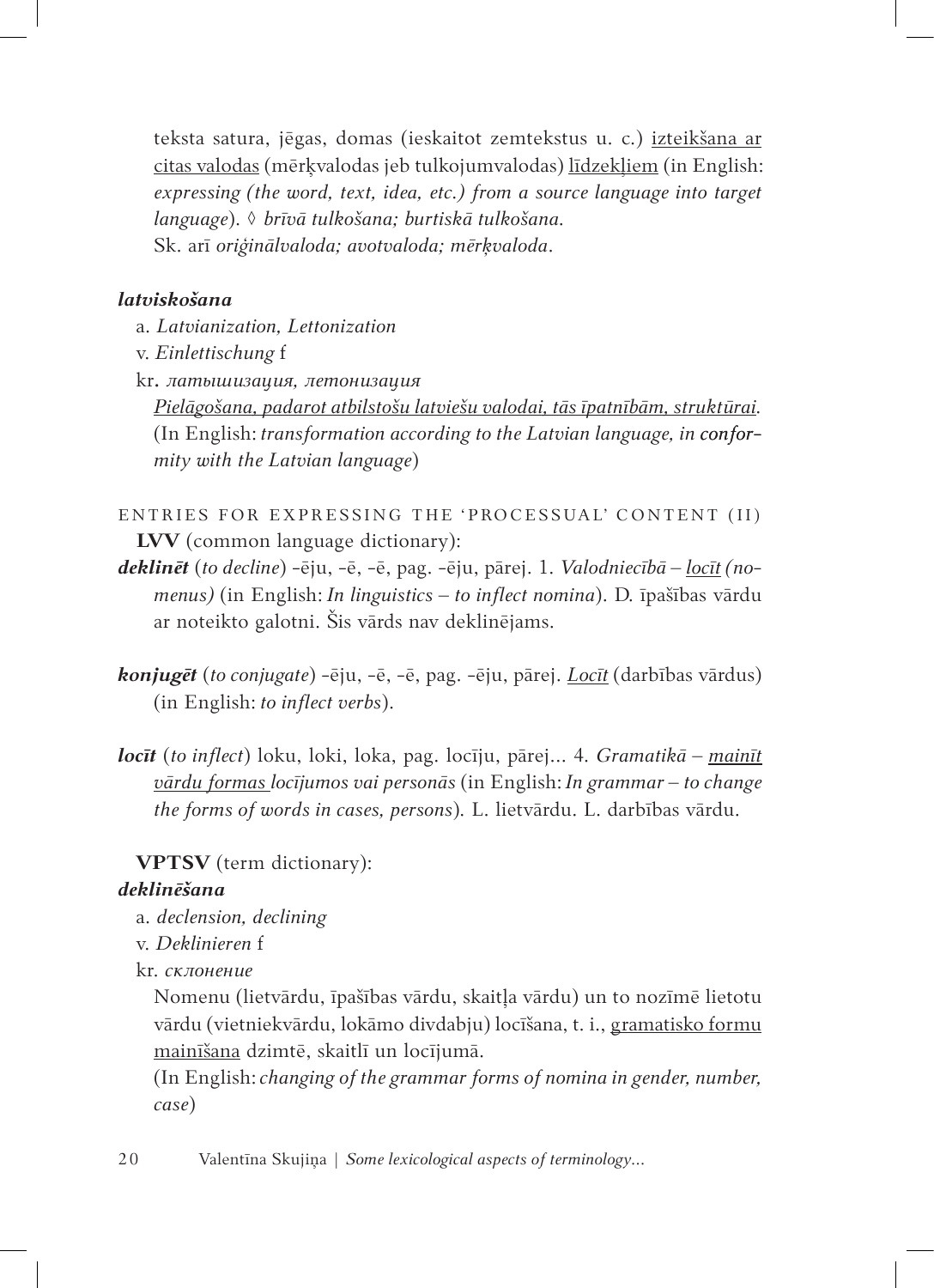Sk. arī *konjugēšana*.

### *konjugēšana*

- a. *conjugation*
- v. *Konjugieren* f
- kr. *спряжение*

Darbības vārda locīšana, t. i., gramatisko formu maiņa personās, skaitļos, laikos, kārtās un izteiksmēs.

(In English: *changing of the grammar forms of verbs in persons, tense, voice, mood*)

Sk. arī *deklinēšana*.

### *locīšana* sk. *deklinēšana; konjugēšana*

# ENTRIES FOR EXPRESSING THE 'ATTRIBUTIVE' CONTENT **LVV** (common language dictionary):

*vienkāršs* (*simple*) īp.; *vienkārši* (*simply*) apst. 1. *Tāds, kas sastāv no viena elementa, vienas daļas* ... (in English: *such which consists of one element, one part* ...) V. teikums. 2. *Tāds, kas nav grūts, nav sarežģīts* ... (in English: *such which is notcomplicated* ...) V. uzdevums ... 3. *Parasts, pieticīgs* ... (in English: *ordinary, modest* ...) V. ēdiens ... 4. *Tāds, kam nav īpašu privilēģiju* ... (in English: *such which has no privileges* ...) V. darba cilvēks.

## **VPTSV** (term dictionary):

### *vienkāršā pagātne, imperfekts*

- a. *past indefinite*
- v. *Imperfekt* n
- kr. *простое прошедшее*

Darbības vārda laika forma, kas izsaka darbību, kas ir notikusi pirms runas momenta, piemēram, *Es tikko atnācu mājās no skolas* ...

(In English: *the tense form of a verb expressing an action that took place before the moment of speaking*)

### *vienkāršs teikums*

- a. *simple sentence*
- v. *einfacher Satz* n
- kr. *простое предложение*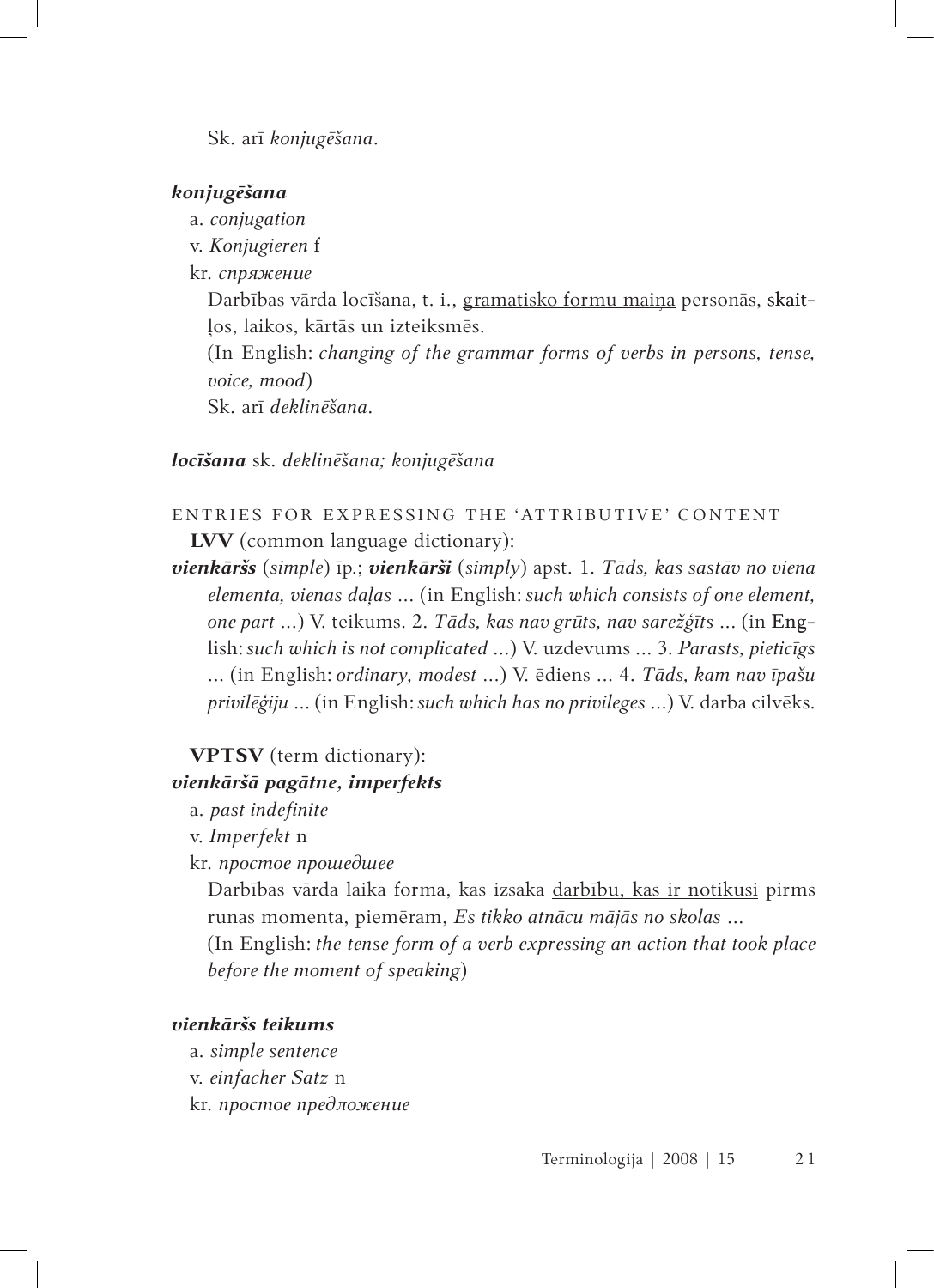Teikums, kurā ir tikai viens gramatiskais centrs ... (In English: *the sentence with only one syntactic centre*) ◊ vienkāršs paplašināts teikums. Sk. arī *teikums; salikts teikums; gramatiskais centrs*.

As we can see from comparison of entries, the main differences are:

In **LVV** (common language dictionary) there are:

- 1) only single words as headwords;
- 2) grammatical forms, references to a part of speech;
- 3) easy, comprehensive explanations;
- 4) all meanings in one entry;
- 5) absence of synonyms in the head of entries;
- 6) grammatical processual meaning represented by a verb.

(There are no term equivalents in other languages.)

In **VPTSV** (term dictionary) there are:

- 1) both single words and word combinations as headwords;
- 2) absence of grammar information;
- 3) definitions (explanations) with relevant characteristics of the concept;
- 4) only one concept explained in one entry;
- 5) synonyms in the head of entries;
- 6) grammatical processual meaning represented by a noun.
- (Term equivalents in other languages are given.)

Conclusion: Taking into account above mentioned peculiarities of common language and term dictionaries, we can conclude that from the theoretical point of view there is a substantial motive to deal with the **terminography** as the specific interdisciplinary subject constituted of fundamentals from lexicology, lexicography and terminology.

In this case, putting aside other peculiarities, let us pay some additional attention to **the role of different parts of speech in terminology**, in general, and in term dictionaries, in particular.

It is well-known that terms are not specific words. Terms are words in a **specific function**: to denote by a word or word combination a unit of concept system of the respective branch of science or of the respective sphere of activity. In other words, we usually say that terms are not substantional items but functional ones.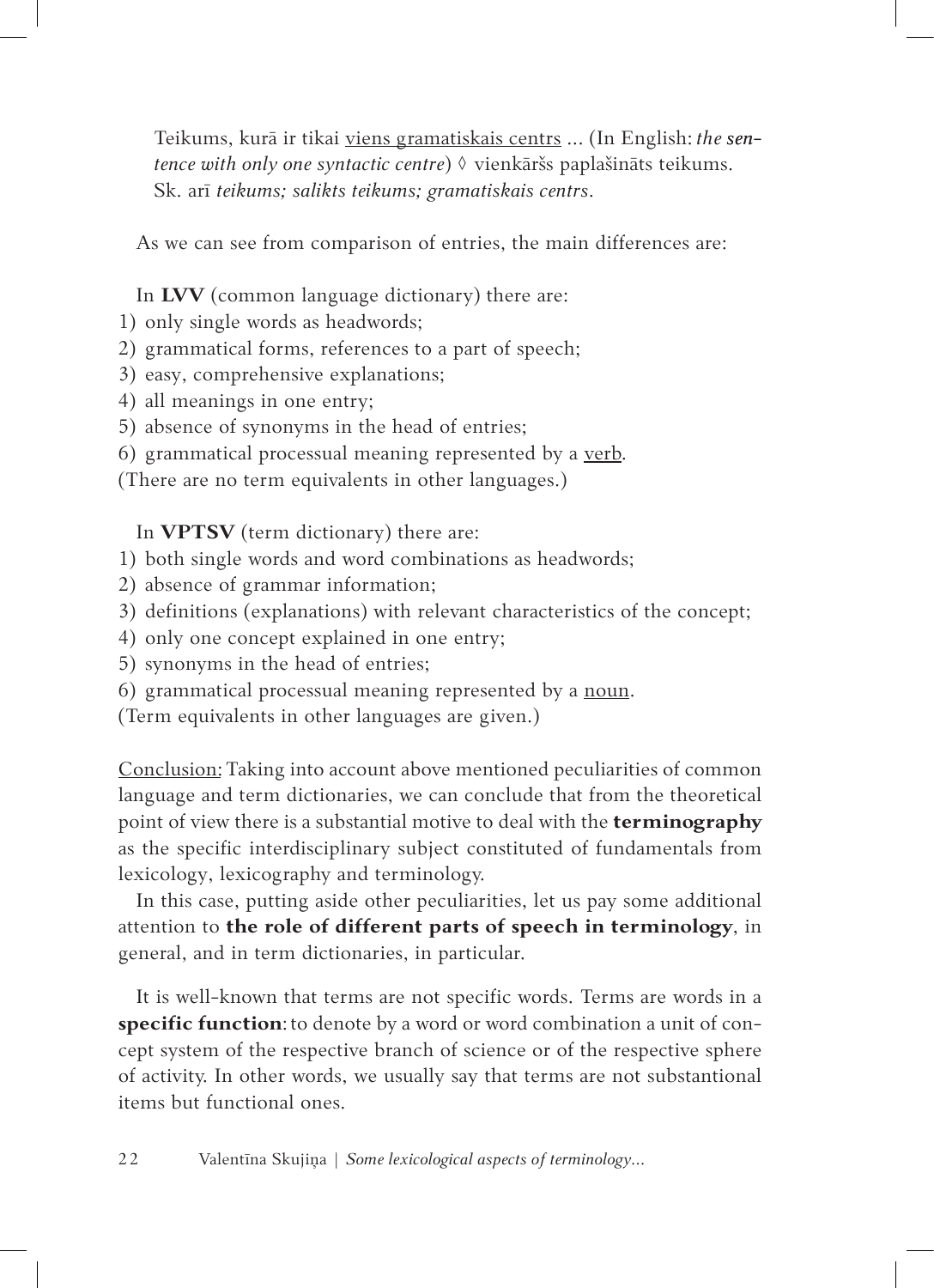This specific function of the term is twofold: **to nominate** and **to designate** the concept. Denominating linguistic units usually are nouns (e. g. in linguistics, the nouns *sound, morpheme, word, sentence, transitivity* are used in the function of linguistic terms), or word combinations with a noun as the basic component of these word combinations (e. g. the noun *language* is the basic component of word combinations *natural language, artificial language, sign language* which are used in the function of the terms).

Nouns are the class of words that have the possibility to [de]nominate all different kinds of realia – objects, processes, qualities, quantities, conditions, etc. Therefore exactly nouns fit well for the function of terms.

Dominant role of nouns as representatives of appropriate concepts fixed in term dictionaries is undoubted and is emphasized by a number of linguists and terminologists. Different views are expressed about other parts of speech, in particular – verbs. In some cases both nouns and verbs we can find as headwords in ISO standards (e. g. in ISO/IEC 2382). Let us compare some examples of definitions given for nouns and verbs in these ISO standards, and pay attention to number of concepts and essential features mentioned for concepts in these definitions:

| display     | A visual presentation of data.                            |
|-------------|-----------------------------------------------------------|
| to display  | To present data visually.                                 |
|             |                                                           |
| storage     | The <u>retention</u> of data <u>in a storage device</u> . |
| to store    | <u>To retain</u> data in a storage device.                |
|             |                                                           |
| programming | The designing, writing, modifying, and testing of         |
|             | programs.                                                 |
| to program  | To design, write, modify, and test programs.              |

If according to the semantic (and terminological) triangle the concept is mental presentation of the object and the term is lingual presentation of the concept, than how many concepts are presented in these examples? Three, or six? If we compare the "lingual presentation" of concepts in these definitions: "a visual presentation" and "to present visually", or: "the retention ... in a storage device" and "to retain ... in a storage device", or: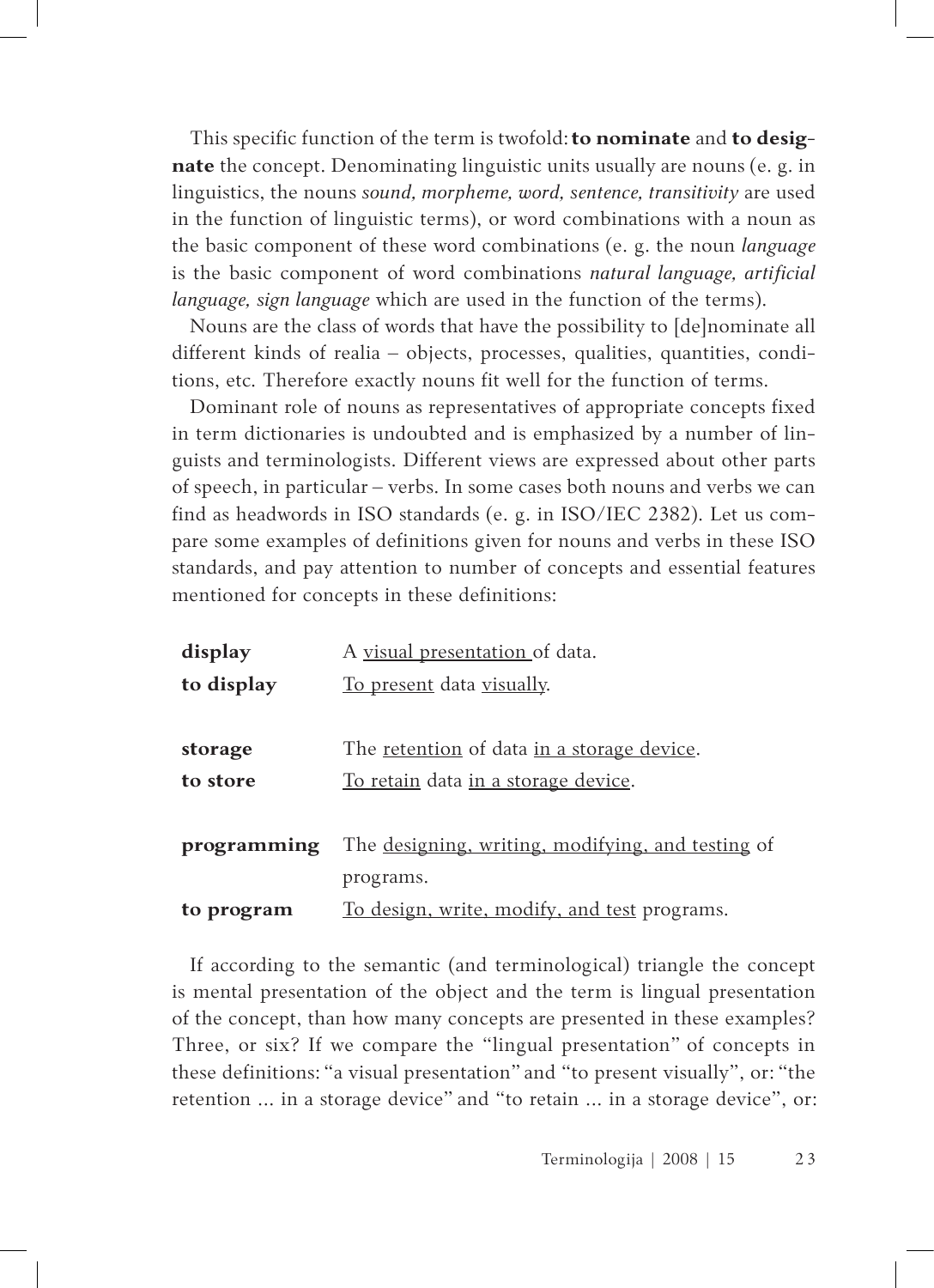"the designing, writing ..." and "to design, write ...", – we should conclude that concepts are expressed by words with the same conceptual content only differing in grammatical form pursuant to appropriate part of speech.

Therefore, it seems that more convincing is the view of those linguists and terminologists who consider the nouns as the main representatives of the appropriate concepts in language but verbs assert as terminological units which in point of fact express **the same concept**, differ in grammar (morphological or syntactical) variation or modification and are used for context needs, in discourse. Of course, there are some peculiarities in different subject fields, e. g. in mathematics, technical terminology, or sport.

The substantive nature of a term is based on the adequate nature of a concept. A conception of such terminological item as the *termeme* (Skujiņa 1996) gives to the words of different parts of speech (and/or word forms) a possibility to be allocated a definite place within the terminological vocabulary: the term (noun) as representative of the concept is the central member of the termeme (e. g. the term *translation*) but a verb and other words or word forms (participles, adverbs, adjectives) in point of fact express **the same concept** are secondary members (e. g. to *translate, translating, translated*).

Every scientific activity is based upon principles. In Latvia, for a number of decades the main terminology tasks were carried out and principles were adopted according to E. Wüster's (Wüster 1979) views and Austrian terminology school, in conformity with systemic approach in the framework of the so called "traditional theory" of terminology (Cabré Castellví 2000: 35). These tasks have sufficed to achieve certain goals in national terminology development according to scientific requirements and principles developed in classical interlingual terminology theory. These tasks in were not carried out only for the standardization of terminology but also for enrichment of national lexical system in particular.

As a conclusion I would like to stress that during a number of decades (since about the 1960s) terminology science has become a multidisciplinary subject constituted on fundamentals of linguistics, and its sub-branches – lexicology, lexicography, derivatology, etc., as well as on fundamental elements of logics, philosophy, cognitivistics, ontology, communication science, etc.

Besides (as it is stressed in terminology literature (Cabré Castellví 2000: 55)), while being interdisciplinary, terminology is also transdisciplinary,

2 4 Valentīna Skujiņa | *Some lexicological aspects of terminology...*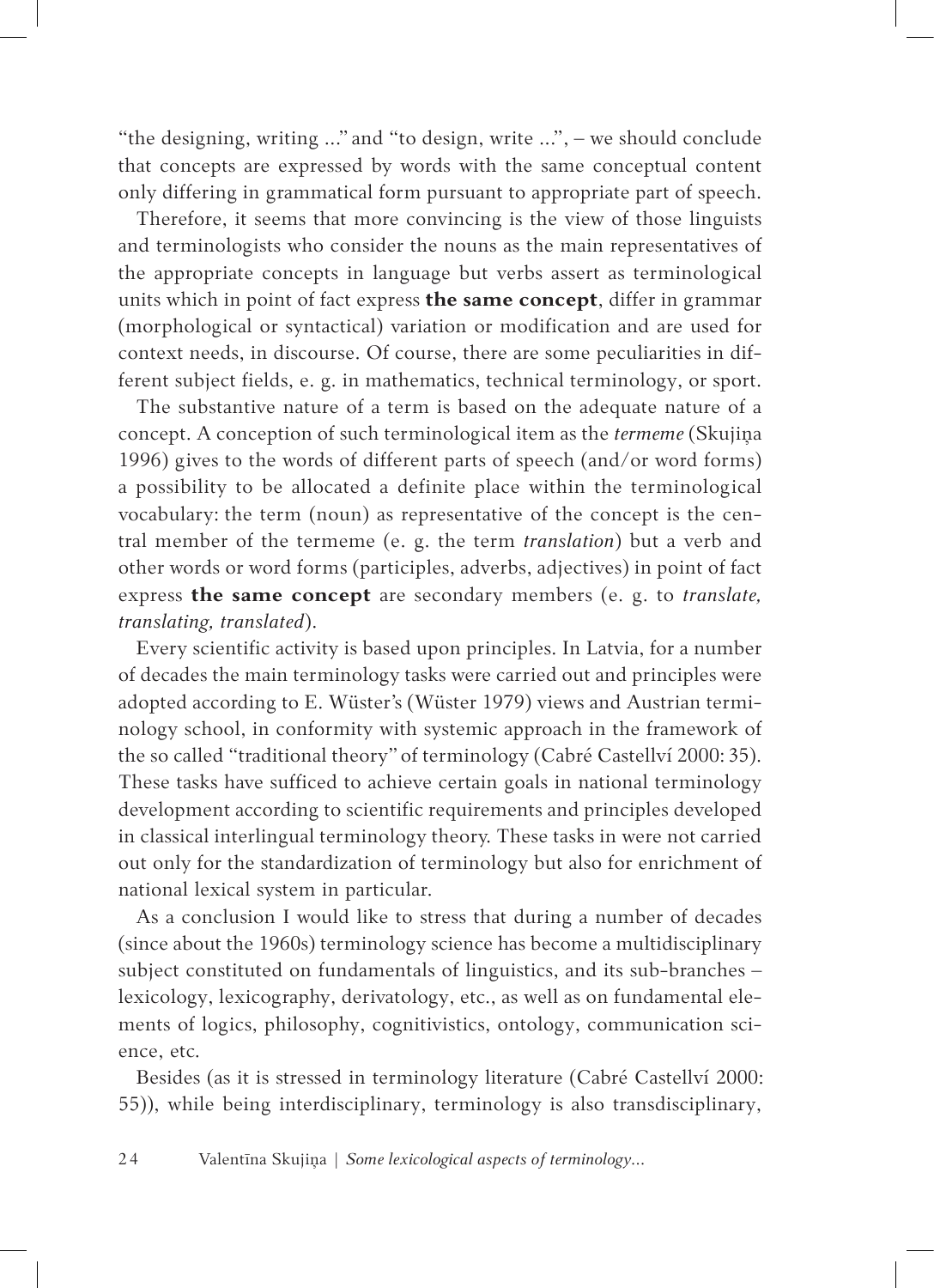since there is no structured discipline without a terminology and no way of expressing and transferring scientific knowledge without terminology. Although for terminology it is characteristic that the diversity of applications of the main scientific principles of term-formation play pivot role up till now.

Now in terminology science we can indicate to a **search for new approaches** that would help account for the complexity of terminological units within the framework both of general and specialized communication, taking into account the syntactical and communicative nature of terms in texts. Nevertheless, it does not mean to deny the traditional approach. It means that the basis for a new theory of terminology would account for both the representational and the communicative function of terminology (Cabré Castellví 2000: 36, 46). The new approach means, first, to assert the main scientific principles, and, second, to focus on the diversity of term applications.

The "new theory" is preferred to be not a solely "linguistic theory for terminology" but "terminology theory for terminology" which "would conceive terms as sets of denominative and conceptual units belonging to natural language" and "representing special knowledge within a particular domain, and serving professional communication" (Cabré Castellví 2000: 53).

### **CONCLUSIONS**

1. Since the first written sources during about five centuries Lithuanian and Latvian terminology step by step has become multidisciplinary and rather rich to fulfill all necessary state language functions which become urgent at the end of  $20<sup>th</sup>$  century and are topical up till now. Closer contacts between Latvian and Lithuanian terminologists began since the middle of  $60<sup>ies</sup>$  of  $20<sup>th</sup>$  century when regular conferences on terminology and language culture were hold in Vilnius, Riga and Tallinn. This was the time when terminology was proclaimed as a self-contained interdisciplinary subject constituted on fundamentals from linguistics, as well as on fundamental elements from logics, philosophy, cognitivistics, ontology, communication science, etc.

2. From the linguistic point of view, first of all terminology traditionally was treated as a part of lexicology. The lexicological aspect of terminology supposes to respect the specific character of the terminological stratum in the general lexical system of a language, the interrelations of terms and non-terms, terminological and general vocabulary, the connections be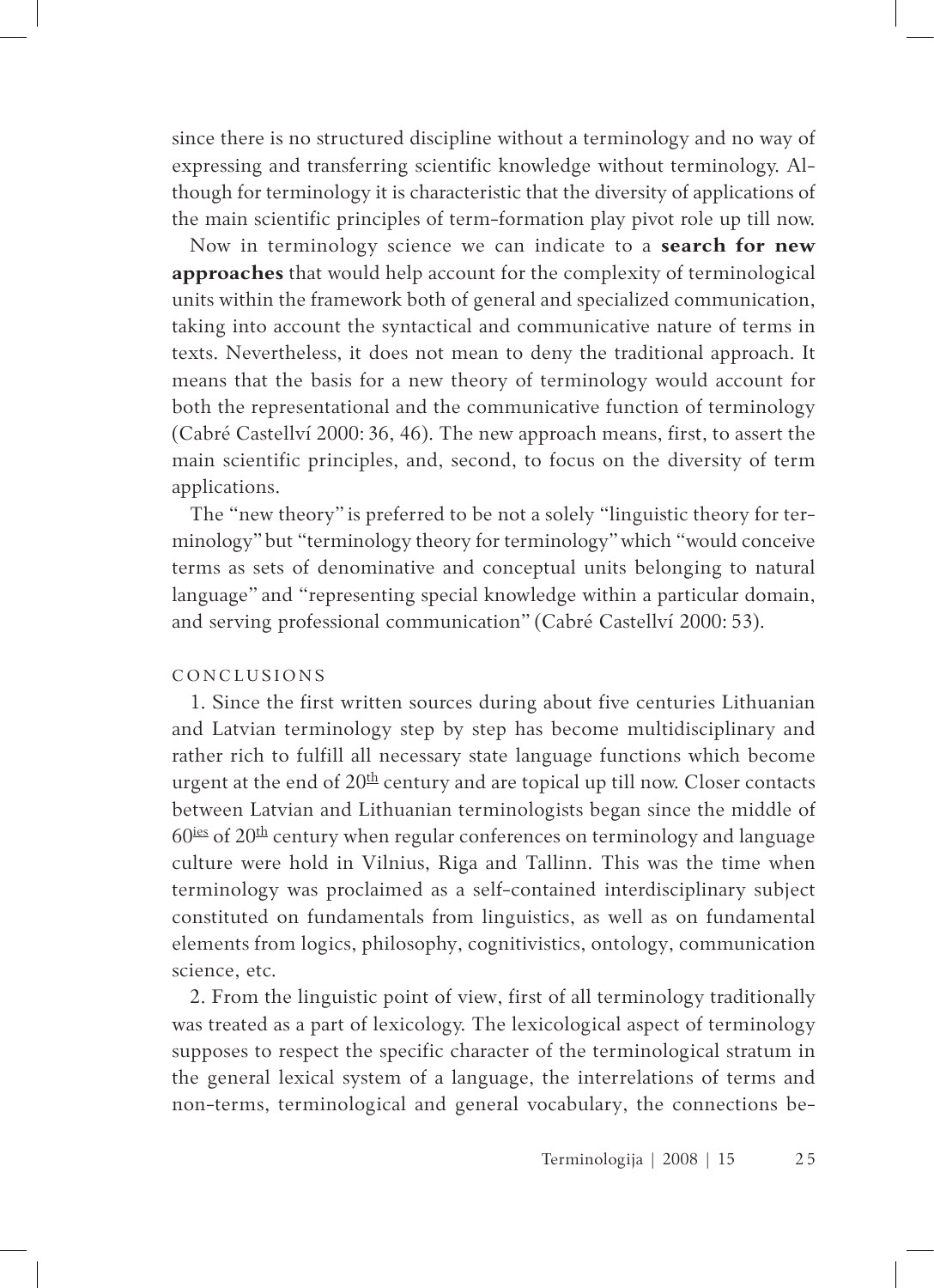tween terminology and professionally, socially, territorially, historically and stylistically limited lexical layers, etc.

3. Lexical inventory of a language is collected in dictionaries. Lexicography is a sub-branch of linguistics where the theory and practice of compilation of dictionaries is developed and principles and methods for compilation, systematization, analysis and description of words are made up.

The theory and practice of the term dictionary compilation is the base for another discipline – terminography. Is there any difference between common language dictionary and term dictionary? Is the terminography only a part of lexicography? Taking into account the peculiarities of common language and term dictionaries, we can conclude that from the theoretical point of view there is a substantial motive to deal with the terminography as the specific interdisciplinary subject constituted of fundamentals from lexicology, lexicography and terminology.

4. One of the peculiarities is the different attitude to the parts of speech in term dictionaries in comparison with common language dictionaries. It results from the specific function of the terms: to nominate and to designate the concept. Nouns are the class of words that have the possibility to denominate all different kinds of realia – objects, processes, qualities, quantities, conditions, etc. Therefore exactly nouns fit well for the function of terms. Adjectives and participles (i. e. forms of verbs) usually are designating term-elements.

5. In some cases we can find both nouns and verbs as headwords in ISO standards. If we compare definitions given to these nouns and verbs (with the same root or stem), e. g. *display* – "a visual presentation"; *to display* – "to present visually", we should conclude that concepts there are expressed by words with the same conceptual content only differing in grammar from pursuant to appropriate part of speech. Therefore it seems that more convincing is the view of those linguists and terminologists who consider the nouns as the main representatives of the appropriate concepts but verbs assert as terminological units which in point of fact express the same concept, differ in grammar modification, and are used for context needs.

6. The substantive nature of a term as a unit of terminology is based on the adequate nature of a concept. A conception of such terminological item as the *termeme* gives to the words of different parts of speech (and/or word forms) a possibility to allocate a definite place within the terminological vocabulary as units of terminological lexis (in totality).

2 6 Valentīna Skujiņa | *Some lexicological aspects of terminology...*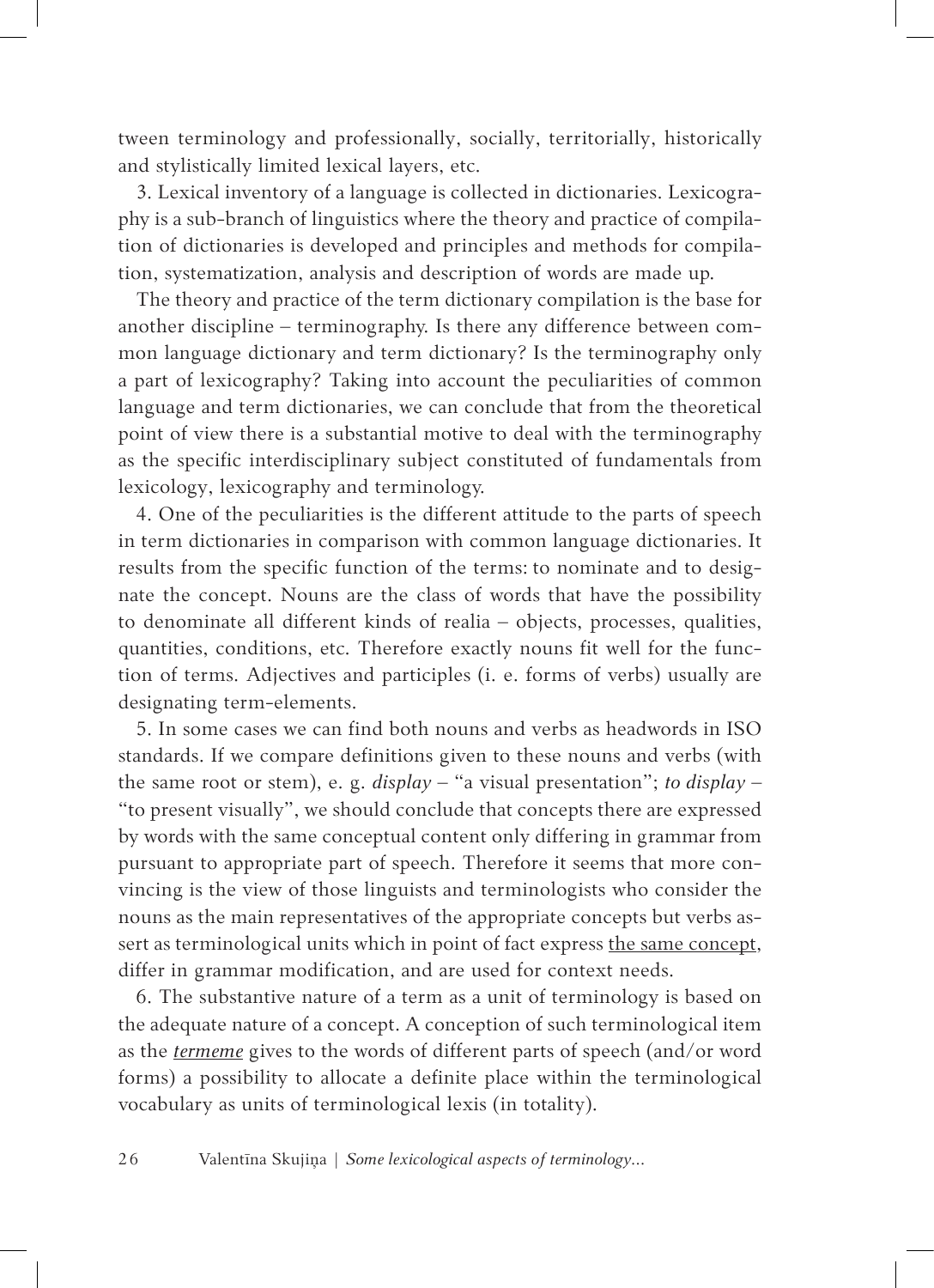7. Now in terminology science we can indicate a search for new approaches that would help account for the complexity of terminological units. Nevertheless, it does not mean to deny the traditional approach. It means that the basis for a new theory of terminology would account for both the representational and the communicative function of terminology. The new approach means, first, that terms have to be viewed as units of term system that reflects the appropriate concept system and according to scientific principles, and, second, at the same time – focusing on the diversity of term applications in discourse.

### **R E F E R E N C E S**

Cabré Castellví M. T. 2000: Elements for a theory of terminology: Towards an alternative paradigm. – *Terminology*. Vol. 6, No 1, Amsterdam/Philadelphia: John Benjamins PC, 35–57.

ISO/IEC 2382-1 Information processing systems. Vocabulary. Part1: *Fundamental terms*.

ISO 2382-12 Information processing systems. Vocabulary. Part 12: *Peripheral equipment*.

ISO/IEC 2382-13 Information processing systems. Vocabulary. Part 13: *Computer graphics*.

Kruopas J., Gaivenis K. 1973: Ионас Круопас, Казимерас Гайвенис. Терминологическая работа и под-

готовка терминологических словарей в Литовской ССР. – *Вопросы разработки научно-технической терминологии*, Рига, 23–36.

Laua A. 1981: *Latviešu leksikoloģija*, Rīga.

LVV 2006: *Latviešu valodas vārdnīca* (Latvian Language Dictionary), Rīga.

Skujiņa V. 1996: The Specifity of the Term and the Concept of the Termeme. – *IITF Infoterm. Multilingualism in specialist communication*. Vol. 2. Vienna: TermNet, 1123–1130.

VPTSV 2007: *Valodniecības pamatterminu skaidrojošā vārdnīca* (Dictionary of Basic Linguistic Terms), Rīga. Wüster E. 1979: *Einführung in die Allgemeine Terminologielehre und terminologische Lexicographie*, Wien. ВРНТТ 1973: *Вопросы разработки научно-технической терминологии*, Рига.

### **KAI KURIE LEKSIKOLOGINIAI TERMINOLOGIJOS IR TERMINOGRAFIJOS ASPEKTAI**

Per beveik penkis šimtmečius latvių, kaip ir lietuvių, kalba pasiekė tokį lygį, kad dvidešimtojo amžiaus pabaigoje mūsų kalbos buvo visiškai pasirengusios atlikti visas aktualias valstybinės kalbos funkcijas savo šalyse. Reguliarūs latvių ir lietuvių kalbininkų kontaktai prasidėjo nuo dvidešimto amžiaus septintojo dešimtmečio, kai buvo pradėtos rengti terminologijos ir kalbos kultūros konferencijos.

Septintasis dešimtmetis – tai laikas, kai terminologija, iki tol laikyta leksikologijos šaka, dėl gausių teorinių tyrinėjimų tapo savarankiška tarpdalykine mokslo sritimi, besiplėtojančia lingvistikos ir keleto gretutinių sričių – logikos, filosofijos, kognityvistikos, ontologijos, komunikacijos mokslų – sandūroje.

Leksiniu atžvilgiu terminologija laikoma specifiniu kalbos leksinės sudėties sluoksniu, kreipiant dėmesį į terminų ir ne terminų santykį, terminų ir profesinių, socialinių, teritorinių, istorinių, stilistinių ir kitų leksikos sluoksnių sąsajas.

Leksinę kalbos sandarą atskleidžia žodynai. Teoriniai ir praktiniai žodynų sudarymo aspektai – leksikografijos, kaip kalbotyros šakos, tyrimų objektas. Viena iš žodynų rūšių – terminų žodynai. Bendrinės kalbos ir terminų žodynų lyginimas leidžia apibūdinti terminografiją kaip gretutinę discipliną, esančią leksikologijos, leksikografijos ir termi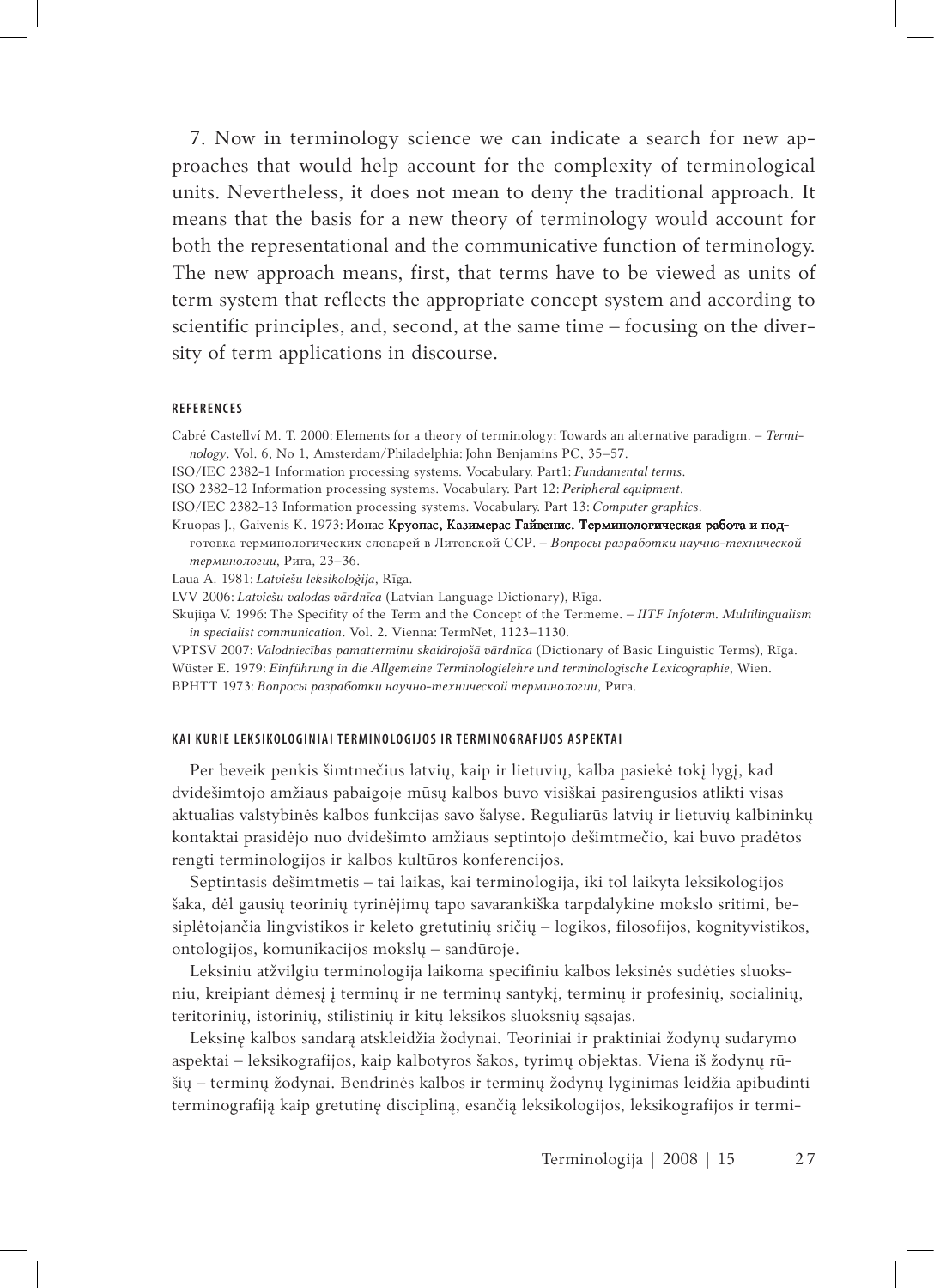nologijos sandūroje. Terminų žodynų specifika atsiskleidžia atrenkant žodynų straipsnių antraštes ir leksiškai bei gramatiškai aprašant. Terminų žodynuose vyrauja daiktavardžiai, kadangi jie pavadina pačias įvairiausias realijas – daiktus (objektus), procesus, savybes, kiekius, aplinkybes ir kt. Daiktavardžiai geriausiai įvardija sąvokas. Kitos kalbos dalys, pavyzdžiui, būdvardžiai, dalyviai (t. y. veiksmažodinės formos) paprastai atlieka termino apibūdinančio dėmens funkciją.

Kartais, pavyzdžiui, kai kuriuose ISO standartuose, pasitaiko antraščių ir su daiktavardžiais, ir su veiksmažodžiais: *display* – "vizualinis pateikimas" ir *to display* – "pateikti vizualiai" (apibrėžčių vertimas pateiktas straipsnio autorės). Kaip matyti iš apibrėžčių, abiem atvejais kalbama apie tą pačią sąvoką, skiriasi tik žodžio gramatinės formos pasirinkimas. Toks dubliavimas yra netikslingas. Pakaktų išreikšti sąvoką daiktavardžiu, o veiksmažodis, reikalui esant, gali būti vartojamas tekste.

Skirtingų kalbos dalių vietą ir vaidmenį terminologijoje padeda nustatyti *terminema*, kurios pagrindinis dėmuo yra daiktavardis, o kitos kalbos dalys (susijusios su ta pačia sąvoka) – antraeiliai dėmenys (plg. *перевод – переводить, переведен, переведенный* ir pan.).

Pastaruoju metu terminologijoje ieškoma naujo požiūrio, pabrėžiant kompleksinį terminologinių vienetų pobūdį, tačiau tai nereiškia, kad atsisakoma tradicinio požiūrio. Dėmesys turi būti skiriamas ir reprezentacinei, ir komunikacinei termino funkcijai, t. y. termino sistemiškumui terminų sistemoje ir vartosenos įvairovei, atsižvelgiant į kontekstą.

#### НЕКОТОРЫЕ ЛЕКСИКОЛОГИЧЕСКИЕ АСПЕКТЫ ТЕРМИНОЛОГИИ И ТЕРМИНОГРАФИИ

В течение около пяти столетий латышский, как и литовский, язык постепенно развиваясь достиг такого уровня, благодаря которому в конце 20го века наши языки полностью были готовы выполнять все актуальные функции государственного языка в наших государствах. Регулярные контакты латышских и литовских языковедов начались с  $60^{\text{hix}}$  годов  $20^{\text{ro}}$  столетия с организацией конференций по терминологии и культуре языка.

60ые годы – время, когда терминология из подобласти лексикологии, благодаря многочисленным теоретическим исследованиям, приобрела статус самостоятельной междисциплинарной области науки, развиваясь на грани лингвистики и целого ряда смежных областей знания – логики, филоссофии, когнитивистики, онтологии, коммуникативных наук и др.

В лексическом аспекте терминология рассматривается как специфический слой лексического состава языка, обращая внимание на соотношение терминов и нетерминов, связи терминов с профессиональным, социальным, территориальным, историческим, стилистическим и другими пластами лексики.

Лексическое богатство языка дано в словарях. Теоретические и практические аспекты составления словарей – объект исследования лексикографии как подобласти языкознания. Один из видов словарей — терминологические словари. Сравнение общелитературных и терминологических словарей дает основу для выделения терминографии как смежной дисциплины на грани лексикологии, лексикографии и терминологии, т. е. терминоведения. Специфика терминологических словарей

2 8 Valentīna Skujiņa | *Some lexicological aspects of terminology...*